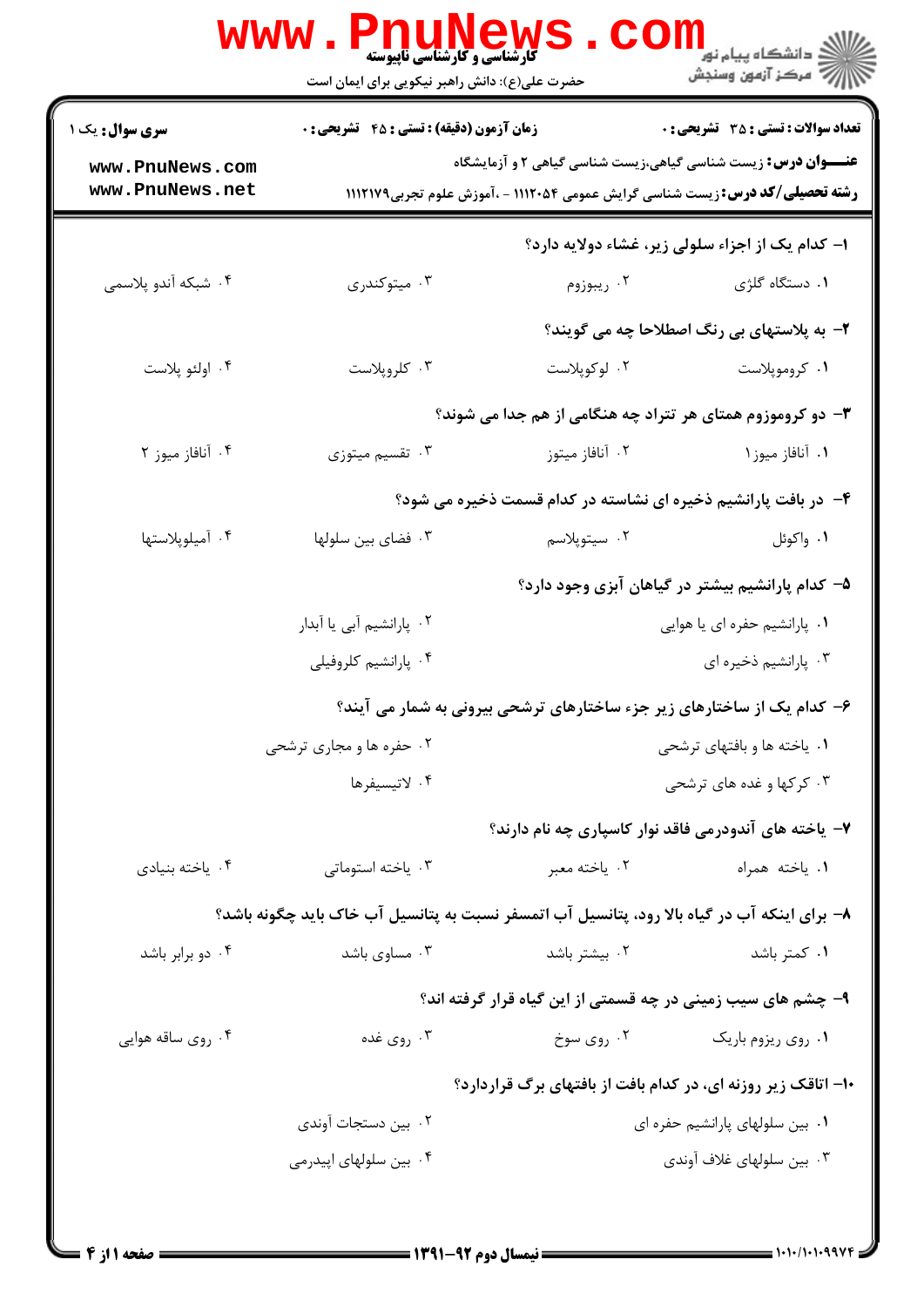|                                                                                   | <b>VWW</b><br><b>گارشناسی و کارشناسی ناپیوسته</b><br>حضرت علی(ع): دانش راهبر نیکویی برای ایمان است |                                                                                                                                                                | ري دانشڪاه پيام نور<br>ا∛ مرکز آزمون وسنڊش   |  |  |
|-----------------------------------------------------------------------------------|----------------------------------------------------------------------------------------------------|----------------------------------------------------------------------------------------------------------------------------------------------------------------|----------------------------------------------|--|--|
| <b>سری سوال : ۱ یک</b>                                                            | <b>زمان آزمون (دقیقه) : تستی : 45 تشریحی : 0</b>                                                   |                                                                                                                                                                | <b>تعداد سوالات : تستی : 35 - تشریحی : 0</b> |  |  |
| www.PnuNews.com<br>www.PnuNews.net                                                |                                                                                                    | <b>عنـــوان درس:</b> زیست شناسی گیاهی،زیست شناسی گیاهی ۲ و آزمایشگاه<br><b>رشته تحصیلی/کد درس: :</b> زیست شناسی گرایش عمومی ۱۱۱۲۰۵۴ - ،آموزش علوم تجربی۱۱۱۲۱۷۹ |                                              |  |  |
| 11- نمکهای کانی و مواد آلی محلول در آب توسط چه فرایندی از گیاه خارج می شوند؟      |                                                                                                    |                                                                                                                                                                |                                              |  |  |
| ۰۴ تعریق                                                                          | ۰۳ تعرق بشره اي                                                                                    | ۰۲ تعرق روزنه ای                                                                                                                                               | ۰۱ تعرق عدسکی                                |  |  |
| ۱۲– محصولات مهم واکنشهای انتقال الکترون( واکنشهای نوری) در فرایند فتوسنتز کدامند؟ |                                                                                                    |                                                                                                                                                                |                                              |  |  |
|                                                                                   | CO2, H2O.7                                                                                         |                                                                                                                                                                | $\rm A$ . كوآنزيم $\rm Q$ و كوآنزيم $\rm A$  |  |  |
|                                                                                   | $NADP_{+}$ , $ADP_{+}$                                                                             |                                                                                                                                                                | ATP , NADPH2 $\cdot$ $\cdot$                 |  |  |
| ۱۳- از پیوستن CO2 به PEP در چرخه C4(هاچ اسلک) کدامیک تولید می شود؟                |                                                                                                    |                                                                                                                                                                |                                              |  |  |
|                                                                                   | ۰۲ اسید مالیک یا اسید اگزالو استیک                                                                 |                                                                                                                                                                | ٠١ اسيد اگزالواستيک                          |  |  |
|                                                                                   | ۰۴ اسید مالیک یا اسید آسپارتیک                                                                     |                                                                                                                                                                | ۰۳ اسید آسپارتیک                             |  |  |
|                                                                                   |                                                                                                    | ۱۴- کدام یک از هورمونهای زیر جزء هورمونهای بازدارنده رشد محسوب می شوند؟                                                                                        |                                              |  |  |
| ۰۴ سيتوكينين                                                                      | ۰۳ اکسین                                                                                           | ۰۲ ژیبرلین                                                                                                                                                     | ٠١ أبسيزيک اسيد                              |  |  |
|                                                                                   |                                                                                                    |                                                                                                                                                                | 1۵- گرایش به مواد شیمیایی چه نوع جنبشی است؟  |  |  |
| ۰۴ دوره ای                                                                        | ۰۳ فشاری                                                                                           | ۰۲ رشدی                                                                                                                                                        | ۰۱ تورمی                                     |  |  |
|                                                                                   |                                                                                                    | ۱۶- مجموعه کاسبرگ ها و گلبرگ ها را در اصطلاح چه می نامند؟                                                                                                      |                                              |  |  |
| ۰۴ گلپوش                                                                          | ۰۳ کاسه گل                                                                                         | ۰۲ نافه گل                                                                                                                                                     | ٠١. جام گل                                   |  |  |
|                                                                                   |                                                                                                    |                                                                                                                                                                | ۱۷– به چه قسمتی از گل، جام گل می گویند؟      |  |  |
| ۰۴ مجموعه گل آذینها                                                               | ۰۳ مجموعه گلبر گها                                                                                 | ۰۲ مجموعه مادگیها                                                                                                                                              | ۰۱ مجموعه کاسبر گها                          |  |  |
|                                                                                   |                                                                                                    | ۱۸– کدام یک از میوه های زیر جزء میوه های خشک شکوفا است؟                                                                                                        |                                              |  |  |
| ۰۴ سته                                                                            | ۰۳ فندقه                                                                                           | ۰۲ برگه                                                                                                                                                        | ۱. گندمه                                     |  |  |
|                                                                                   |                                                                                                    |                                                                                                                                                                | ۱۹- باکتریها فاقد کدامیک از موارد زیر هستند؟ |  |  |
| ۰۴ کروموزوم                                                                       | ۰۳ ليزوزوم                                                                                         | ۰۲ مزوزوم                                                                                                                                                      | ۰۱ ريبوزوم                                   |  |  |
|                                                                                   | ۲۰- باکتریهای میله ای شکل اصطلاحا چه نامیده می شوند؟                                               |                                                                                                                                                                |                                              |  |  |
| ۰۴ اسپیریل                                                                        | ۰۳ ويبريون                                                                                         | ۰۲ باسیل                                                                                                                                                       | ۰۱ کوکوس                                     |  |  |
|                                                                                   |                                                                                                    |                                                                                                                                                                |                                              |  |  |
|                                                                                   |                                                                                                    |                                                                                                                                                                |                                              |  |  |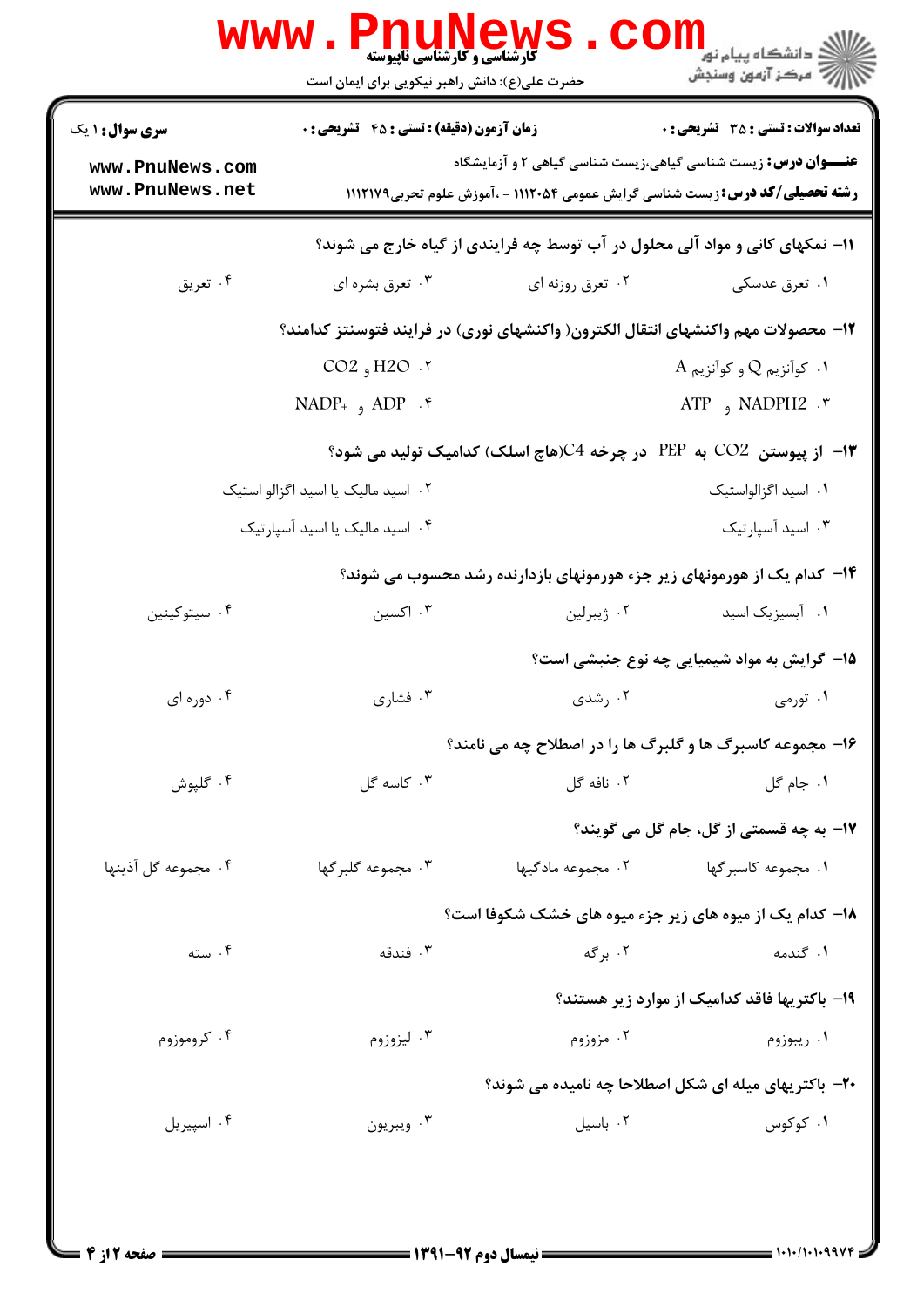|                                                                                               | <b>WWW.PNUNEW;</b><br><b>گارشناسی و کارشناسی ناپیوسته</b><br>حضرت علی(ع): دانش راهبر نیکویی برای ایمان است |                        | ڪ دانشڪاه پيام نور ■<br> 7- مرکز آزمون وسنڊش                                                                                                                 |  |
|-----------------------------------------------------------------------------------------------|------------------------------------------------------------------------------------------------------------|------------------------|--------------------------------------------------------------------------------------------------------------------------------------------------------------|--|
| <b>سری سوال : ۱ یک</b>                                                                        | <b>زمان آزمون (دقیقه) : تستی : 45 تشریحی : 0</b>                                                           |                        | <b>تعداد سوالات : تستی : 35 تشریحی : 0</b>                                                                                                                   |  |
| www.PnuNews.com<br>www.PnuNews.net                                                            |                                                                                                            |                        | <b>عنـــوان درس:</b> زیست شناسی گیاهی،زیست شناسی گیاهی ۲ و آزمایشگاه<br><b>رشته تحصیلی/کد درس:</b> زیست شناسی گرایش عمومی ۱۱۱۲۰۵۴ - ،آموزش علوم تجربی۱۱۱۲۱۷۹ |  |
| <b>۲۱</b> - مبنای تقسیم بندی باکتریها به دو دسته گرم مثبت و گرم منفی چیست؟                    |                                                                                                            |                        |                                                                                                                                                              |  |
|                                                                                               | ۰۲ تفاوت در وزن باکتریها                                                                                   |                        | ۰۱ تفاوت در تعداد و نوع تاژكها                                                                                                                               |  |
|                                                                                               | ۰۴ تفاوت در ساختار دیواره                                                                                  |                        | ۰۳ تفاوت در ضخامت غشای پلاسمایی                                                                                                                              |  |
|                                                                                               |                                                                                                            |                        | ۲۲- در جلبکها تخمی که در اثر ایزوگامی ایجاد می شود اگر وارد زندگی نهفته شود چه نامیده می شود؟                                                                |  |
| ۰۴ تریکوسپور                                                                                  | ۰۳ اپلانوسپور                                                                                              | ۰۲ زئوسپور             | ۰۱ زیگوسپور                                                                                                                                                  |  |
|                                                                                               |                                                                                                            |                        | ۲۳- نقش خال چشمی در کلامیدوموناس چیست؟                                                                                                                       |  |
| ۰۴ فتوسنتز                                                                                    | ۰۳ بينايى                                                                                                  | ۲. واکنش تاژکها به نور | ٠١. انقباض سيتوپلاسم                                                                                                                                         |  |
|                                                                                               |                                                                                                            |                        | ۲۴− اندوخته غذایی در جلبکهای شاخه کریسوفیتا چیست؟                                                                                                            |  |
| ۰۴ لوکوسین                                                                                    | ۰۳ سيانوفيسين                                                                                              | ۰۲ گلیکوژن             | ٠١. نشاسته                                                                                                                                                   |  |
| ۲۵– قارچهایی که علاوه بر زندگی انگلی می توانند از مواد آلی مرده نیز استفاده کنندچه نام دارند؟ |                                                                                                            |                        |                                                                                                                                                              |  |
| ۰۴ انگلهای اجباری                                                                             | ۰۳ انگلهای اختیاری                                                                                         | ۰۲ ساپروفیتهای اختیاری | ۰۱ ساپروفیتهای اجباری                                                                                                                                        |  |
|                                                                                               |                                                                                                            |                        | ۲۶– در آسکومیستها به اندامکهایی که آسکها درون آن تشکیل می شوند چه می گویند؟                                                                                  |  |
| ۰۴ آسکومیست                                                                                   | ۰۳ آسکوکارپ                                                                                                | ۰۲ آسکوفور             | ۰۱ آسکوسپور                                                                                                                                                  |  |
|                                                                                               |                                                                                                            |                        | ۲۷- گلسنگها از همزیستی کدام دو مورد ایجاد می شوند؟                                                                                                           |  |
|                                                                                               | ۰۲ قارچ و جلبک                                                                                             |                        | ۰۱ قارچ و ريشه گياهان                                                                                                                                        |  |
|                                                                                               | ۰۴ جلبک و پوست درختان                                                                                      |                        | ۰۳ جلبک و ریشه گیاهان                                                                                                                                        |  |
|                                                                                               |                                                                                                            |                        | ۲۸- از رویش هاگ خزه ابتدا کدام یک از اندامهای زیر ایجاد می شود؟                                                                                              |  |
| ۰۴ کپسول                                                                                      | ۰۳ پایه و تار                                                                                              | ۰۲ گامتوفیت برگدار     | ۰۱ پروتونما                                                                                                                                                  |  |
|                                                                                               |                                                                                                            |                        | <b>۲۹</b> - به فرایند تولید گامتوفیت دیپلوئید بدون انجام میوز و تشکیل هاگ چه می گویند؟                                                                       |  |
| ۰۴ اپوسپوروفيتي                                                                               | ۰۳ اپوسپوري                                                                                                | ۰۲ اپوگامتوفیتی        | ۰۱ اپوگامی                                                                                                                                                   |  |
|                                                                                               |                                                                                                            |                        | ۳۰- کدامیک از مجراهای ساقه دم اسب نقش انتقال مواد را به عهده دارند؟                                                                                          |  |
| ۰۴ پارانشیمی                                                                                  | ۰۳ شیاری                                                                                                   | ۰۲ ناوي                | ۰۱ مرکزی                                                                                                                                                     |  |
|                                                                                               | <b>31- کدام یک از سرخسهای زیر به شبدر چهار برگی شبیه است؟</b>                                              |                        |                                                                                                                                                              |  |
| ۰۴ پتريس                                                                                      | ۰۳ مارسیلئا                                                                                                | ۰۲ سالوينيا            | ۰۱ آزولا                                                                                                                                                     |  |
| = صفحه 3 از 4 =                                                                               |                                                                                                            |                        | $1.11.111994F =$                                                                                                                                             |  |